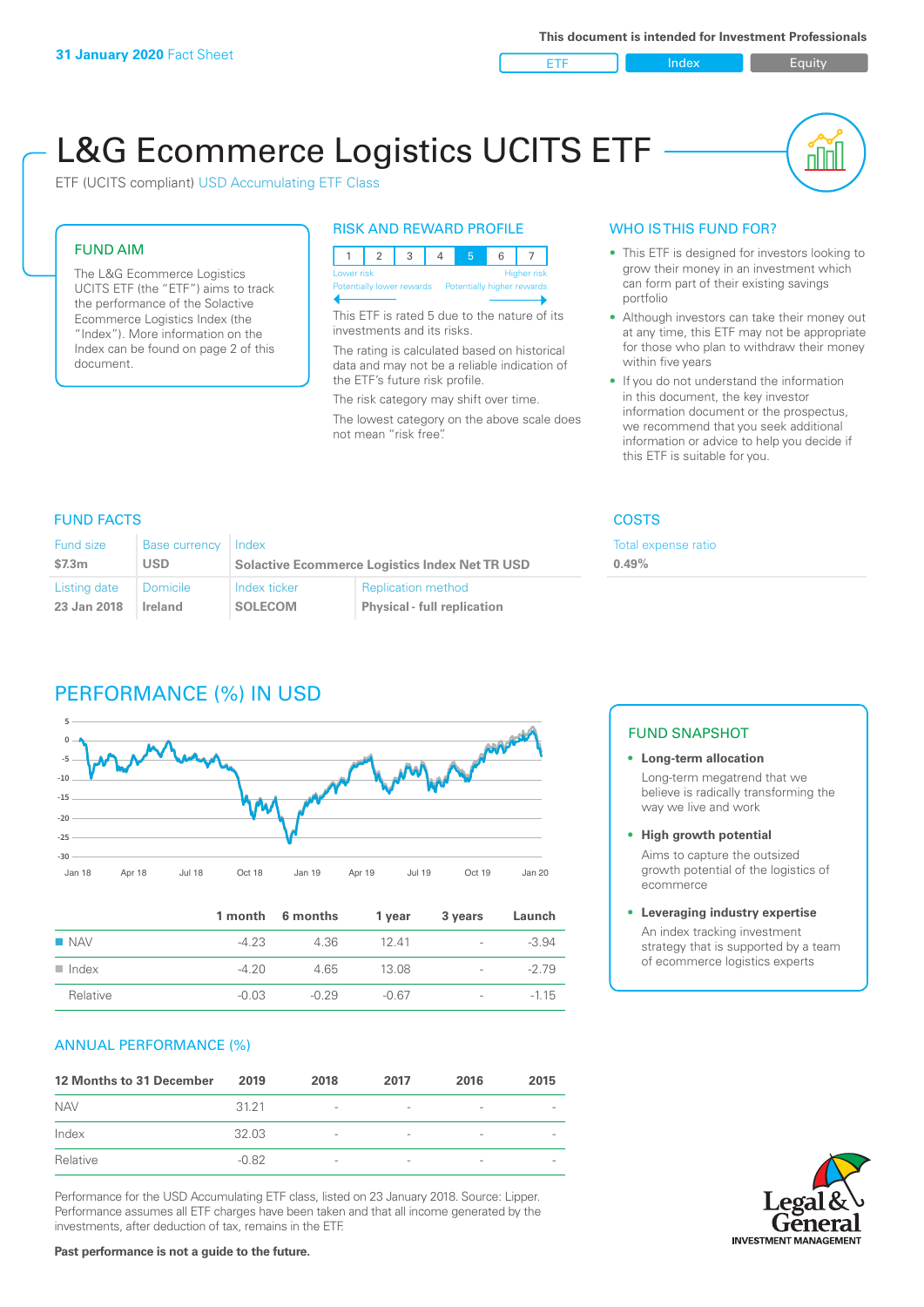### L&G Ecommerce Logistics UCITS ETF

ETF (UCITS compliant) USD Accumulating ETF Class

### INDEX BREAKDOWN

The breakdowns below relate to the Index. The ETF's portfolio may deviate from the below. All data source LGIM unless otherwise stated. Totals may not sum to 100% due to rounding.



#### SECTOR (%)

| $\blacksquare$ Industrials | 55.1 |
|----------------------------|------|
| ■ Consumer Discretionary   | 24.5 |
| Information Technology     | 14.8 |
| $\blacksquare$ Financials  | 29   |
| Consumer Staples           | 27   |



### CURRENCY (%)

| $\blacksquare$ USD | 39.8 |
|--------------------|------|
| $\blacksquare$ JPY | 19.7 |
| ■ EUR              | 17.4 |
| HKD                | 5.0  |
| $\blacksquare$ DKK | 3.3  |
| $\Box$ CAD         | 3.1  |
| NZD                | 3.1  |
| $\blacksquare$ CHF | 3.0  |
| $R$ KRW            | 2.8  |
| $\Box$ GBP         | 2.7  |
|                    |      |

■ Top 10 constituents 33.8% Rest of Index 66.2% No. of constituents in Index 34

### TOP 10 CONSTITUENTS (%)

| Vipshop                  | 4 N             |
|--------------------------|-----------------|
| JD com                   | 3.6             |
| Synnex                   | 3.4             |
| <b>XPO Logistics</b>     | 3.4             |
| Alibaba Group            | 34              |
| Amazon                   | 3.3             |
| <b>DSV</b>               | 3.3             |
| Kintetsu World Express   | 3.2             |
| Logista                  | 3.1             |
| <b>Descartes Systems</b> | $\overline{3}1$ |
|                          |                 |

### INDEX DESCRIPTION

The Index aims to track the performance of a basket of stocks of logistics service providers and technology companies who are engaged in ecommerce.

The Index is comprised of companies which are publically traded on various stock exchanges around the world that provide (i) "logistics" services (i.e. the warehousing of goods or the fulfilment and delivery of goods) or (ii) software solutions to companies that provide logistic services in connection with "ecommerce" (i.e. the buying and selling of goods on the internet). A company is only eligible for inclusion in the Index if (1) it is of a sufficient size (determined by reference to the total market value of the proportion of its shares that are publically traded) and (2) it is sufficiently "liquid" (a measure of how actively its shares are traded on a daily basis).

The universe of companies out of which the Index selection is made is refreshed annually in April. However, the Index is reconstituted semi-annually in April and October in accordance with the full selection criteria and all companies are equally weighted within the Index. On a monthly basis, the weight of each company is assessed and, if any of them exceeds 15% of the Index, the weights of all companies are adjusted so that they are again equally weighted within the Index.

### INVESTMENT MANAGER

GO ETF Solutions LLP is the investment manager for each of the exchange traded funds (ETFs) issued by Legal & General UCITS ETF Plc and is responsible for the day-to-day investment management decisions for this ETF. The team is highly experienced with respect to all aspects relating to the management of an ETF portfolio, including collateral management, OTC swap trading, adherence to UCITS regulations and counterparty exposure and monitoring.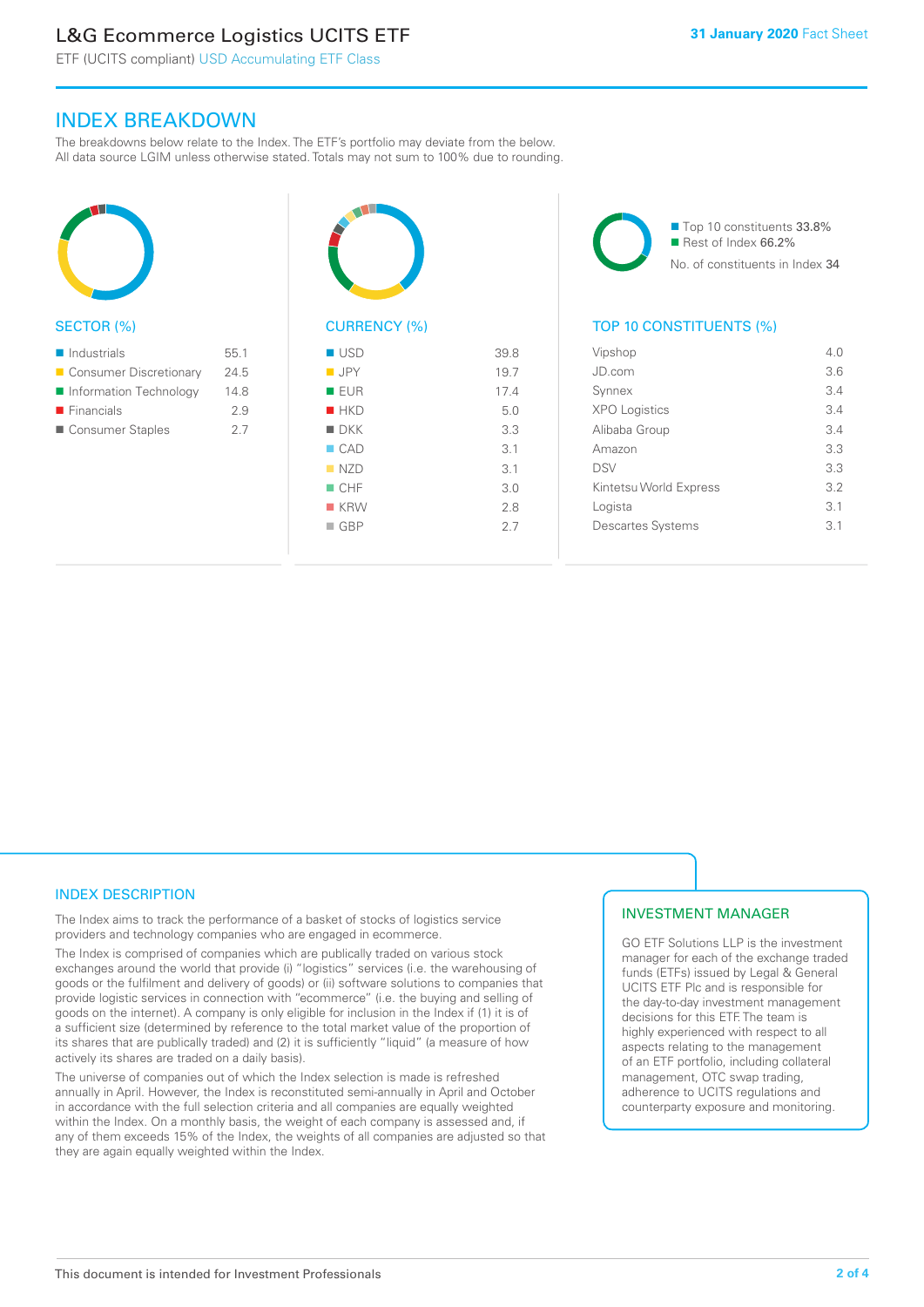### L&G Ecommerce Logistics UCITS ETF

ETF (UCITS compliant) USD Accumulating ETF Class

### KEY RISKS

- The value of an investment and any income taken from it is not guaranteed and can go down as well as up; you may not get back the amount you originally invested.
- An investment in the ETF involves a significant degree of risk. Any decision to invest should be based on the information contained in the relevant prospectus. Prospective investors should obtain their own independent accounting, tax and legal advice and should consult their own professional advisers to ascertain the suitability of the ETF as an investment.
- The value of the shares in the ETF is directly affected by increases and decreases in the value of the Index. Accordingly the value of a share in the ETF may go up or down and a shareholder may lose some or the entire amount invested.
- The ETF's ability to closely track the Index will be affected by its ability to purchase and/or sell the Index constituents and any legal or regulatory restrictions or disruptions affecting them.
- The ETF's ability to closely track the Index will also be affected by transaction costs and taxes incurred when adjusting its investment portfolio generally and/ or to mirror any periodic adjustments to the constituents of the Index. There can be no certainty that ETF shares can always be bought or sold on a stock exchange or that the market price at which the ETF shares may be traded on a stock exchange will reflect the performance of the Index.
- The ETF is subject to the risk that third party service providers (such as a bank entering into swaps with the ETF or the ETF's depositary) may go bankrupt or fail to pay money due to the ETF or return property belonging to the ETF.
- As the Index includes micro, small and medium-sized publicly traded companies, the ETF is subject to the risk that such companies may be more vulnerable to adverse business or economic events and greater and more unpredictable price changes than larger companies or the stock market as a whole.
- Companies that provide logistics services or software solutions to logistic service providers in connection with ecommerce are particularly vulnerable to changes in business cycles and general reductions in consumer spending resulting from recession or other economic factors. Such factors could lead to a decline in the value of the companies represented in the Index and therefore the ETF.

For more information, please refer to the key investor information document on our website **Z** 

### TRADING INFORMATION

| <b>Exchange</b>           | <b>Currency ISIN</b> |                      | <b>SEDOL</b>   | <b>Ticker</b> | Bloomberg |
|---------------------------|----------------------|----------------------|----------------|---------------|-----------|
| London Stock Exchange USD |                      | IE00BF0M6N54         | BFOM6N5 ECOM   |               | ECOM IN   |
| London Stock Exchange GBP |                      | IE00BF0M6N54         | <b>BF0M776</b> | <b>FCOG</b>   | FCOG IN   |
| Deutsche Börse            | EUR                  | DE000A2H9VH7 BFMYF87 |                | FTI H         | ETLH GY   |
| Borsa Italiana            | EUR                  | IE00BF0M6N54         | <b>BF0M787</b> | <b>FCOM</b>   | ECOM IM   |
| NYSE Euronext             | <b>FUR</b>           | IF00BF0M6N54         | BF0M7B0        | <b>FCOM</b>   | FCOM NA   |

The currency shown is the trading currency of the listing.



#### SPOTLIGHT ON LEGAL & GENERAL INVESTMENT MANAGEMENT

We are one of Europe's largest asset managers and a major global investor, with assets under management of €1,268.0 billion (as at 30 June 2019). We work with a wide range of global clients, including pension schemes, sovereign wealth funds, fund distributors and retail investors.

The AUM disclosed aggregates the assets managed by LGIM in the UK, LGIMA in the US and LGIM Asia in Hong Kong. The AUM includes the value of securities and derivatives positions.

### COUNTRY REGISTRATION



∰ United Kingdom

### TO FIND OUT MORE



#### **Index Disclaimer**

The L&G Ecommerce Logistics UCITS ETF (the "ETF") is not sponsored, promoted, sold or supported by Solactive AG. Nor does Solactive AG offer any express or implicit guarantee or assurance either with regard to the results of using the Index and/or Index trade mark or the Index price, at any time or in any other respect.

The Solactive eCommerce Logistics Index Net Total Return (the "Index") is calculated and published by Solactive AG. Solactive AG uses its best efforts to ensure that the Index is calculated correctly. Irrespective of its obligations towards Legal & General UCITS ETF Plc, Solactive AG has no obligation to point out errors in the Index to third parties including, but not limited to, investors and/or financial intermediaries of the ETF. Solactive AG does not guarantee the accuracy and/or the completeness of the Index or any related data, and shall not have any liability for any errors, omissions or interruptions therein.

Neither publication of the Index by Solactive AG, nor the licensing of the Index or Index trade mark, for the purpose of use in connection with the ETF, constitutes a recommendation by Solactive AG to invest capital in said ETF nor does it, in any way, represent an assurance or opinion of Solactive AG with regard to any investment in this ETF. In no event shall Solactive AG have any liability for any lost profits or indirect, punitive, special or consequential damages or losses, even if notified of the possibility thereof.